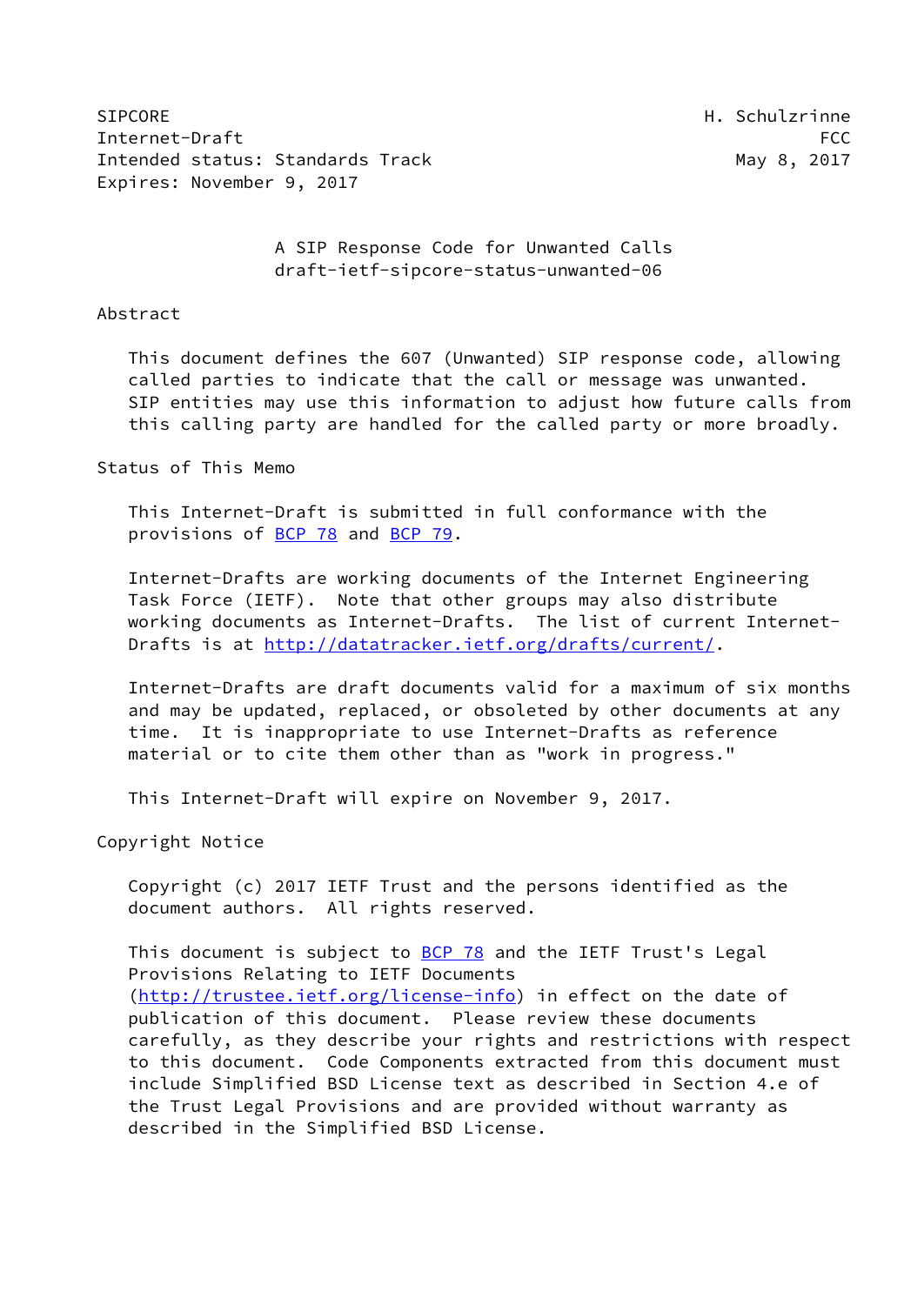## <span id="page-1-1"></span>Internet-Draft Status Unwanted May 2017

## Table of Contents

| $\overline{2}$                                                  |
|-----------------------------------------------------------------|
| $\overline{3}$                                                  |
| $\overline{3}$<br>3.                                            |
| Behavior of SIP Entities<br>$\overline{3}$<br>4.                |
| $\overline{5}$                                                  |
| $\overline{5}$                                                  |
| $5.2.$ SIP Global Feature-Capability Indicator<br>$\frac{5}{2}$ |
| $\overline{5}$                                                  |
| 6                                                               |
| $\overline{7}$<br>8.                                            |
| Normative References<br>$\overline{1}$<br>8.1.                  |
| 8.2. Informative References<br>$\overline{7}$                   |
| Author's Address<br>8                                           |

# <span id="page-1-0"></span>[1](#page-1-0). Introduction

 In many countries, an increasing number of calls are unwanted [\[RFC5039](https://datatracker.ietf.org/doc/pdf/rfc5039)]: they might be fraudulent, illegal telemarketing or the receiving party does not want to be disturbed by, say, surveys or solicitation by charities. Carriers and other service providers may want to help their subscribers avoid receiving such calls, using a variety of global or user-specific filtering algorithms. One input into such algorithms is user feedback. User feedback may be offered through smartphone apps, APIs or within the context of a SIP initiated call. This document addresses feedback within the SIP call. Here, the called party either rejects the SIP [\[RFC3261](https://datatracker.ietf.org/doc/pdf/rfc3261)] request as unwanted or terminates the session with a BYE request after answering the call. INVITE and MESSAGE requests are most likely to trigger such a response.

 To allow the called party to express that the call was unwanted, this document defines the 607 (Unwanted) response code. The user agent of the called party, based on input from the called party or some UA internal logic, uses this to indicate that this call is unwanted and that future attempts are likely to be similarly rejected. While factors such as identity spoofing and call forwarding may make authoritative identification of the calling party difficult or impossible, the network can use such a rejection -- possibly combined with a pattern of rejections by other callees and/or other information -- as input to a heuristic algorithm for determining future call treatment. The heuristic processing and possible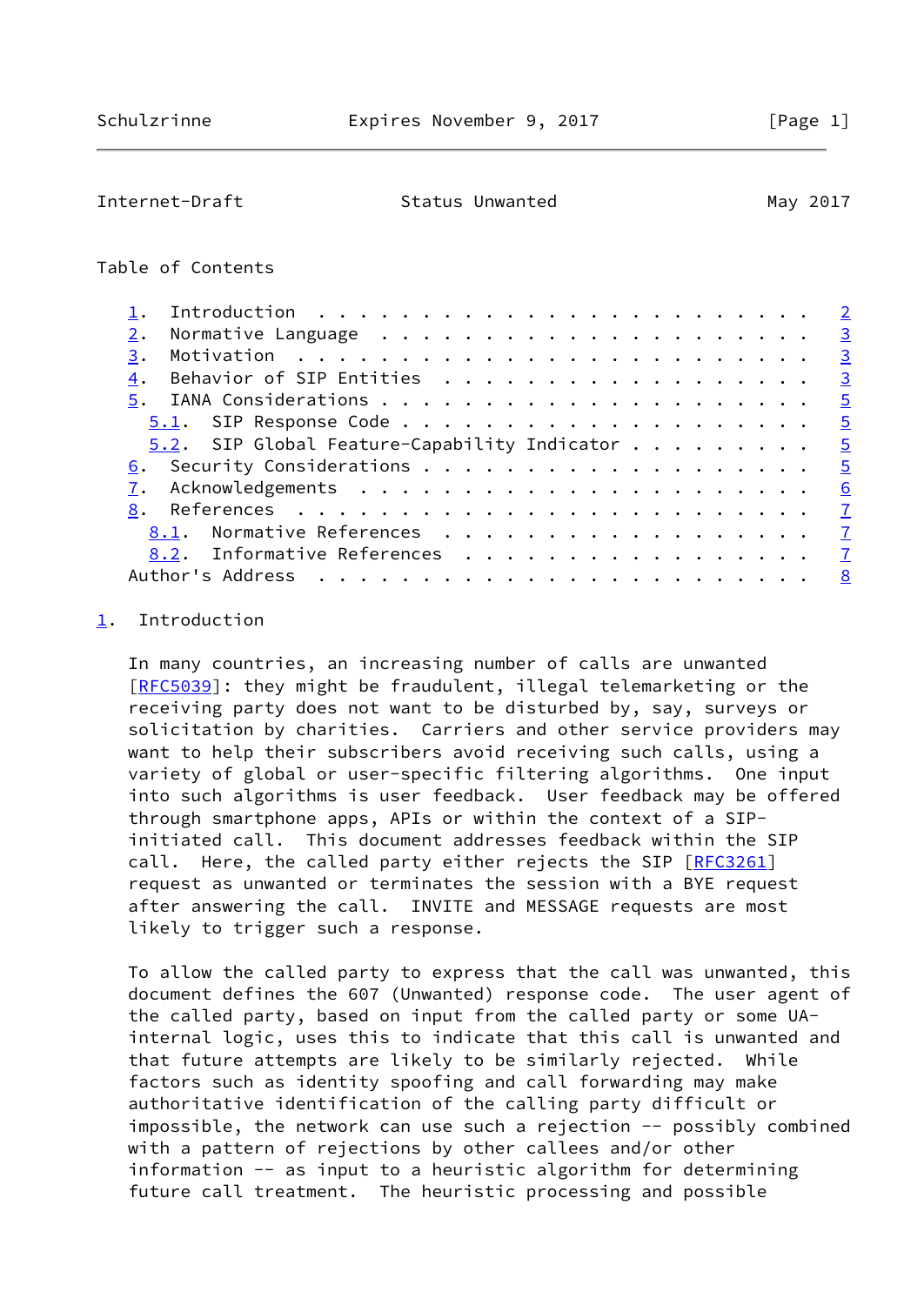treatment of persistently unwanted calls are outside the scope of this document.

As in  $[I-D.iett-stir-rfc4474bis]$ , we use the term "caller identity" or "calling party identity" in this document to mean either a

| Schulzrinne | Expires November 9, 2017 | [Page 2] |
|-------------|--------------------------|----------|
|             |                          |          |

<span id="page-2-1"></span>

Internet-Draft **Status Unwanted** May 2017

 canonical address-of-record (AoR) SIP URI employed to reach a user (such as 'sip:alice@atlanta.example.com'), or a telephone number, which commonly appears in either a tel URI [[RFC3966\]](https://datatracker.ietf.org/doc/pdf/rfc3966) or as the user portion of a SIP URI.

## <span id="page-2-0"></span>[2](#page-2-0). Normative Language

 The key words "MUST", "MUST NOT", "REQUIRED", "SHALL", "SHALL NOT", "SHOULD", "SHOULD NOT", "RECOMMENDED", "MAY", and "OPTIONAL" in this document are to be interpreted as described in [BCP 14](https://datatracker.ietf.org/doc/pdf/bcp14), [RFC 2119](https://datatracker.ietf.org/doc/pdf/rfc2119) [\[RFC2119](https://datatracker.ietf.org/doc/pdf/rfc2119)].

## <span id="page-2-2"></span>[3](#page-2-2). Motivation

 None of the existing 4xx, 5xx or 6xx response codes signify that this SIP request is unwanted by the called party. For example, 603 (Decline) might be used if the called party is currently at dinner or in a meeting, but does not want to indicate any specific reason. As described in Section [21.6.2 \[RFC3261\]](https://datatracker.ietf.org/doc/pdf/rfc3261#section-21.6.2), a 603 response may include a Retry-After header field to indicate a better time to attempt the call. Thus, the call is rejected due to the called party's (temporary) status. As described in **Section 4**, the called party invokes the "unwanted call" user interface and 607 (Unwanted) response indicating that it is instead the caller's identity that is causing the call to be rejected.

## <span id="page-2-3"></span>[4](#page-2-3). Behavior of SIP Entities

 The response code 607 MAY be used in a failure response for an INVITE, MESSAGE, SUBSCRIBE or other out-of-dialog SIP request to indicate that the offered communication is unwanted. The response code MAY also be used as the value of the "cause" parameter of a SIP reason-value in a Reason header field [[RFC3326](https://datatracker.ietf.org/doc/pdf/rfc3326)], typically when the called party user agent issues a BYE request terminating an incoming call or a forking proxy issues a CANCEL request after receiving a 607 response from one of the branches. (Including a Reason header field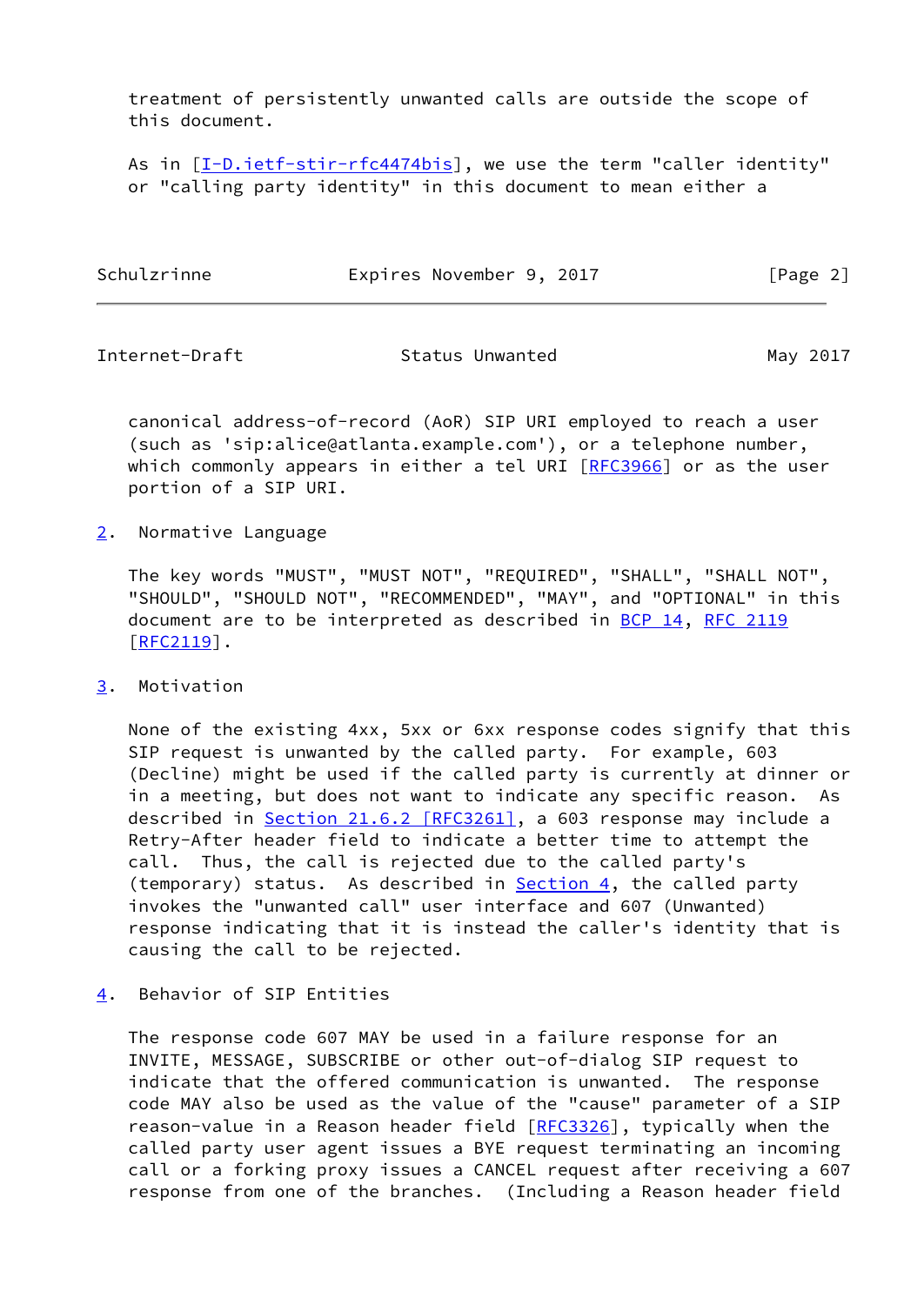with the 607 status code allows the called party user agent that receives a CANCEL request to make an informed choice whether and how to include such calls in their missed-call list or whether to show an appropriate indication to the user.)

 The SIP entities receiving this response code are not obligated to take any particular action beyond those appropriate for 6xx responses. Following the default handling for 6xx responses in [\[RFC5057](https://datatracker.ietf.org/doc/pdf/rfc5057)], the 607 response destroys the transaction. The service provider delivering calls or messages to the user issuing the response MAY take a range of actions, for example, add the calling party to a personal blacklist specific to the called party, use the

| Schulzrinne | Expires November 9, 2017 |  | [Page 3] |  |
|-------------|--------------------------|--|----------|--|
|             |                          |  |          |  |

Internet-Draft Status Unwanted May 2017

 information as input when computing the likelihood that the calling party is placing unwanted calls ("crowd sourcing"), initiate a traceback request, or report the calling party identity to consumer complaint databases. As discussed in Section [Section 6,](#page-5-1) reversing the 'unwanted' labeling is beyond the scope of this mechanism, as it will likely require a mechanism other than call signaling.

 The user experience is envisioned to be somewhat similar to email spam buttons where the detailed actions of the email provider remain opaque to the user.

 The mechanism described here is only one of many inputs likely to be used by call filtering algorithms operated by service providers, using data on calls from a particular identifier such as a telephone number to establish handling for future calls from the same identifier. Call handling for unwanted calls is likely to involve a combination of heuristics, analytics, and machine learning. These may use call characteristics such as call duration and call volumes for a particular caller, including changes in those metrics over time, as well as user feedback via non-SIP approaches and the mechanism described here. Implementations will have to make appropriate trade-offs between falsely labeling a caller as unwanted and delivering unwanted calls.

 Systems receiving 607 responses could decide to treat pre-call and mid-call responses differently, given that the called party has had access to call content for mid-call rejections.

Depending on the implementation, the response code does not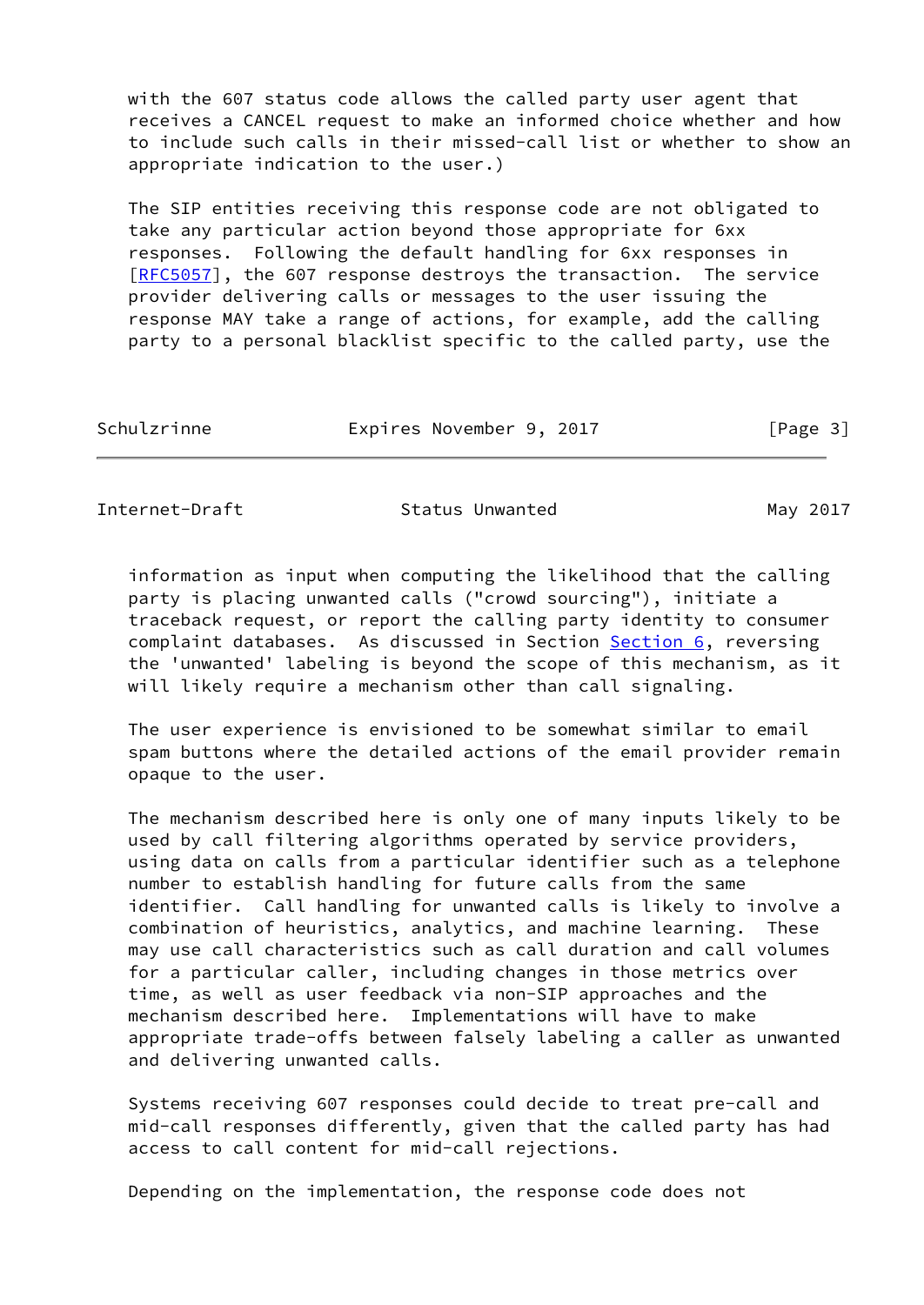necessarily automatically block all calls from that caller identity. The same user interface action might also trigger addition of the caller identity to a local, on-device blacklist or graylist, e.g., causing such calls to be flagged or alerted with a different ring tone.

 The actions described here do not depend on the nature of the SIP URI, e.g., whether it describes a telephone number or not; however, the same anonymous SIP URI [[RFC3323\]](https://datatracker.ietf.org/doc/pdf/rfc3323) may be used by multiple callers and thus such URIs are unlikely to be appropriate for URI-specific call treatment. SIP entities tallying responses for particular callers may need to consider canonicalzing SIP URIs, including telephone numbers, as described in  $[I-D.iett-stir-rfc4474bis]$ . The calling party may be identified in different locations in the SIP header, e.g., the From header field, P-Asserted-Identity or History- Info, and may also be affected by diverting services.

 This document defines a SIP feature-capability [\[RFC6809](https://datatracker.ietf.org/doc/pdf/rfc6809)], sip.607, that allows the registrar to indicate that the corresponding proxy

Schulzrinne Expires November 9, 2017 [Page 4]

<span id="page-4-1"></span>Internet-Draft Status Unwanted May 2017

 supports this particular response code. This allows the UA, for example, to provide a suitable user interface element, such as a "spam" button, only if its service provider actually supports the feature. The presence of the feature capability does not imply that the provider will take any particular action, such as blocking future calls. A UA may still decide to render a "spam" button even without such a capability if, for example, it maintains a device-local blacklist or reports unwanted calls to a third party.

<span id="page-4-0"></span>[5](#page-4-0). IANA Considerations

<span id="page-4-2"></span>[5.1](#page-4-2). SIP Response Code

 This document registers a new SIP response code. This response code is defined by the following information, which is to be added to the "Response Codes" sub-registry under [http://www.iana.org/assignments/](http://www.iana.org/assignments/sip-parameters) [sip-parameters](http://www.iana.org/assignments/sip-parameters).

Response Code Number 607

Default Reason Phrase Unwanted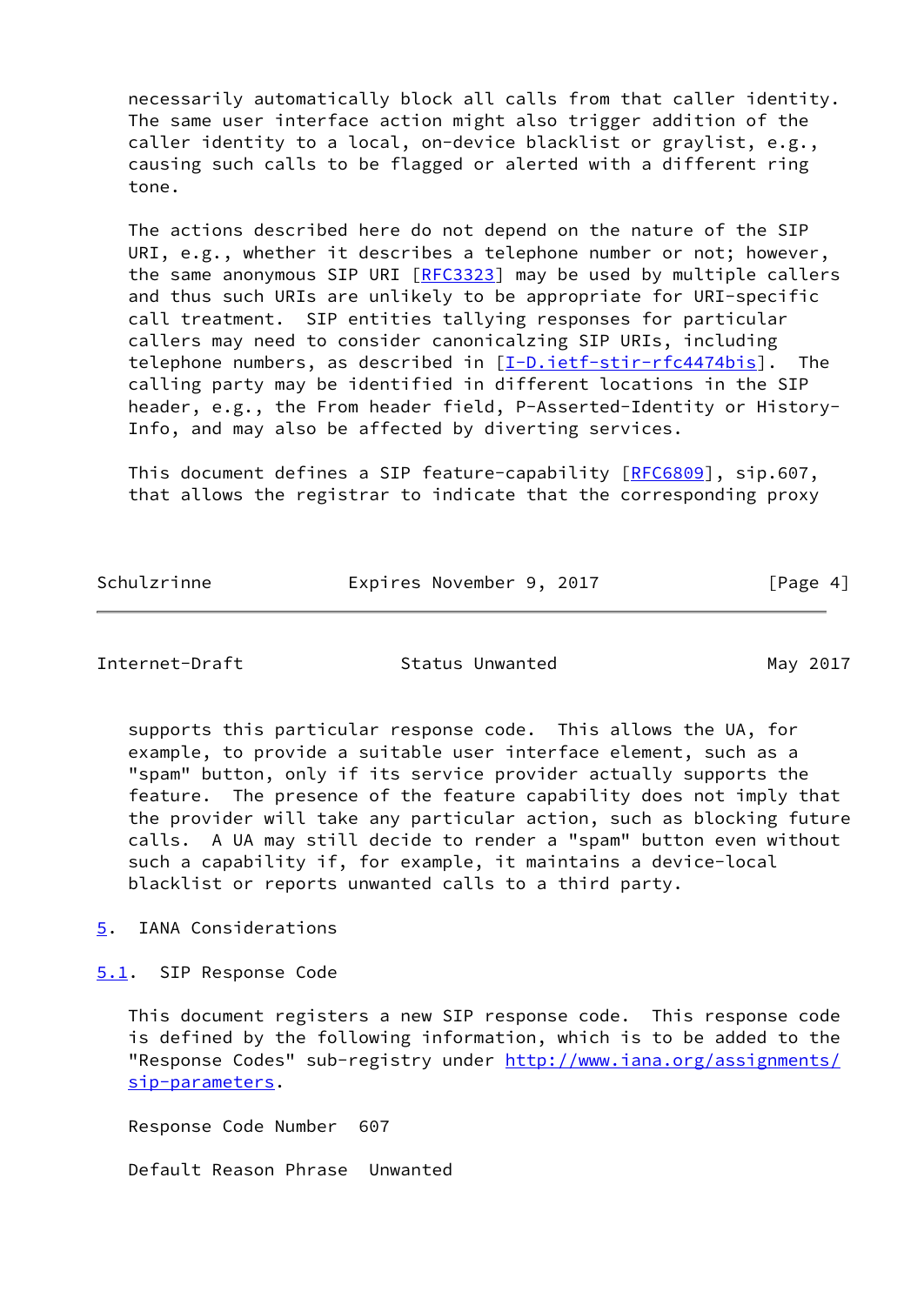Reference [this RFC]

<span id="page-5-0"></span>[5.2](#page-5-0). SIP Global Feature-Capability Indicator

 This document defines the feature capability sip.607 in the "SIP Feature-Capability Indicator Registration Tree" registry defined in [\[RFC6809](https://datatracker.ietf.org/doc/pdf/rfc6809)].

Name sip.607

 Description This feature-capability indicator, when included in a Feature-Caps header field of a REGISTER response, indicates that the server supports, and will process, the 607 (Unwanted) response code.

Reference [this RFC]

<span id="page-5-1"></span>[6](#page-5-1). Security Considerations

 If the calling party address is spoofed, users may report the caller identity as placing unwanted calls, possibly leading to the blocking of calls from the legitimate user of the caller identity in addition to the unwanted caller, i.e., creating a form of denial-of-service attack. Thus, the response code SHOULD NOT be used for creating global call filters unless the calling party identity has been authenticated using  $[I-D.iett-stir-rfc4474bis]$  as being assigned to

| Schulzrinne | Expires November 9, 2017 | [Page 5] |
|-------------|--------------------------|----------|
|             |                          |          |

<span id="page-5-2"></span>Internet-Draft Status Unwanted May 2017

 the caller placing the unwanted call. (The creation of call filters local to a user agent is beyond the scope of this document.)

 Even if the identity is not spoofed, a call or message recipient might flag legitimate caller identities, e.g., to exact vengeance on a person or business, or simply by mistake. To correct errors, any additions to a personal list of blocked caller identities should be observable and reversible by the party being protected by the blacklist. For example, the list may be shown on a web page or the subscriber may be notified by periodic email reminders. Any additions to a global or carrier-wide list of unwanted callers needs to consider that any user-initiated mechanism will suffer from an unavoidable rate of false positives and tailor their algorithms accordingly, e.g., by comparing the fraction of delivered calls for a particular caller that are flagged as unwanted rather than just the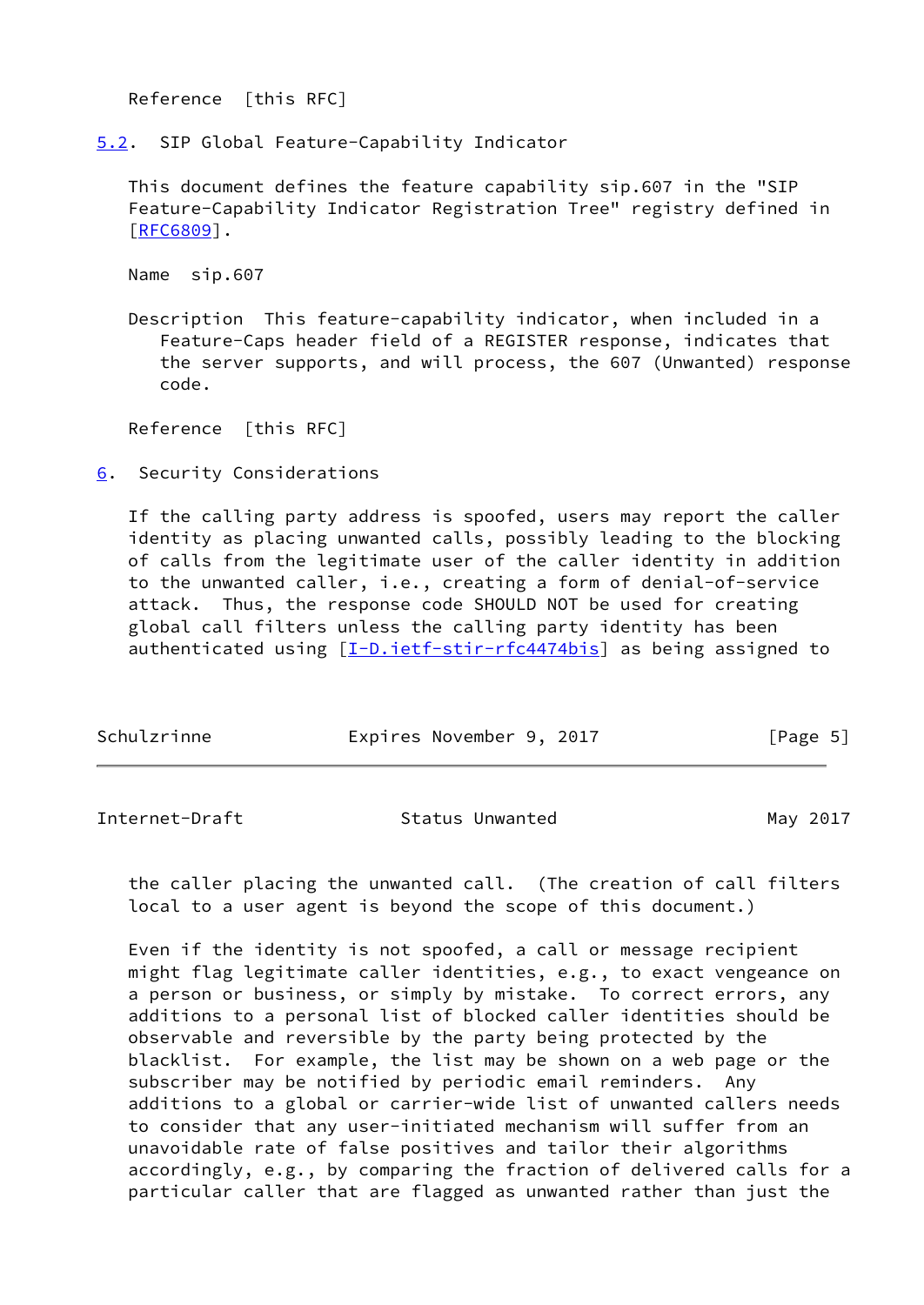absolute number, and considering time-weighted filters that give more credence to recent feedback.

 If an attacker on an unsecured network can spoof SIP responses for a significant number of call recipients, it may be able to convince the call filtering algorithm to block legitimate calls. Use of TLS to protect signaling mitigates against this risk.

 Since caller identities are routinely re-assigned to new subscribers, algorithms are advised to consider whether the caller identity has been re-assigned to a new subscriber and possibly reset any related rating. (In some countries, there are services that track which telephone numbers have been disconnected before they are re-assigned to a new subscriber.)

Some call services such as 3PCC [\[RFC3725](https://datatracker.ietf.org/doc/pdf/rfc3725)] and call transfer [\[RFC5359](https://datatracker.ietf.org/doc/pdf/rfc5359)] increase the complexity of identifying who (if anyone) should be impacted by the receipt of 607 within BYE. Such services might cause the wrong party to be flagged or prevent flagging the desired party.

 For both individually-authenticated and unauthenticated calls, recipients of response code 607 may want to distinguish responses sent before and after the call has been answered, ascertaining whether either response timing suffers from a lower false-positive rate.

## <span id="page-6-0"></span>[7](#page-6-0). Acknowledgements

 Tolga Asveren, Ben Campbell, Peter Dawes, Spencer Dawkins, Martin Dolly, Keith Drage, Vijay Gurbani, Christer Holmberg, Olle Johansson, Paul Kyzivat, Jean Mahoney, Marianne Mohali, Adam Montville, Al Morton, Denis Ovsienko, Brian Rosen, Brett Tate, Chris Wendt, Dale Worley and Peter Yee (Gen-ART reviewer) provided helpful comments.

<span id="page-6-2"></span>

| Schulzrinne                     | Expires November 9, 2017 | [Page 6] |
|---------------------------------|--------------------------|----------|
| Internet-Draft                  | Status Unwanted          | May 2017 |
| $\underline{8}$ .<br>References |                          |          |

## <span id="page-6-3"></span><span id="page-6-1"></span>[8.1](#page-6-3). Normative References

 [RFC2119] Bradner, S., "Key words for use in RFCs to Indicate Requirement Levels", [BCP 14](https://datatracker.ietf.org/doc/pdf/bcp14), [RFC 2119](https://datatracker.ietf.org/doc/pdf/rfc2119), DOI 10.17487/RFC2119, March 1997, <<http://www.rfc-editor.org/info/rfc2119>>.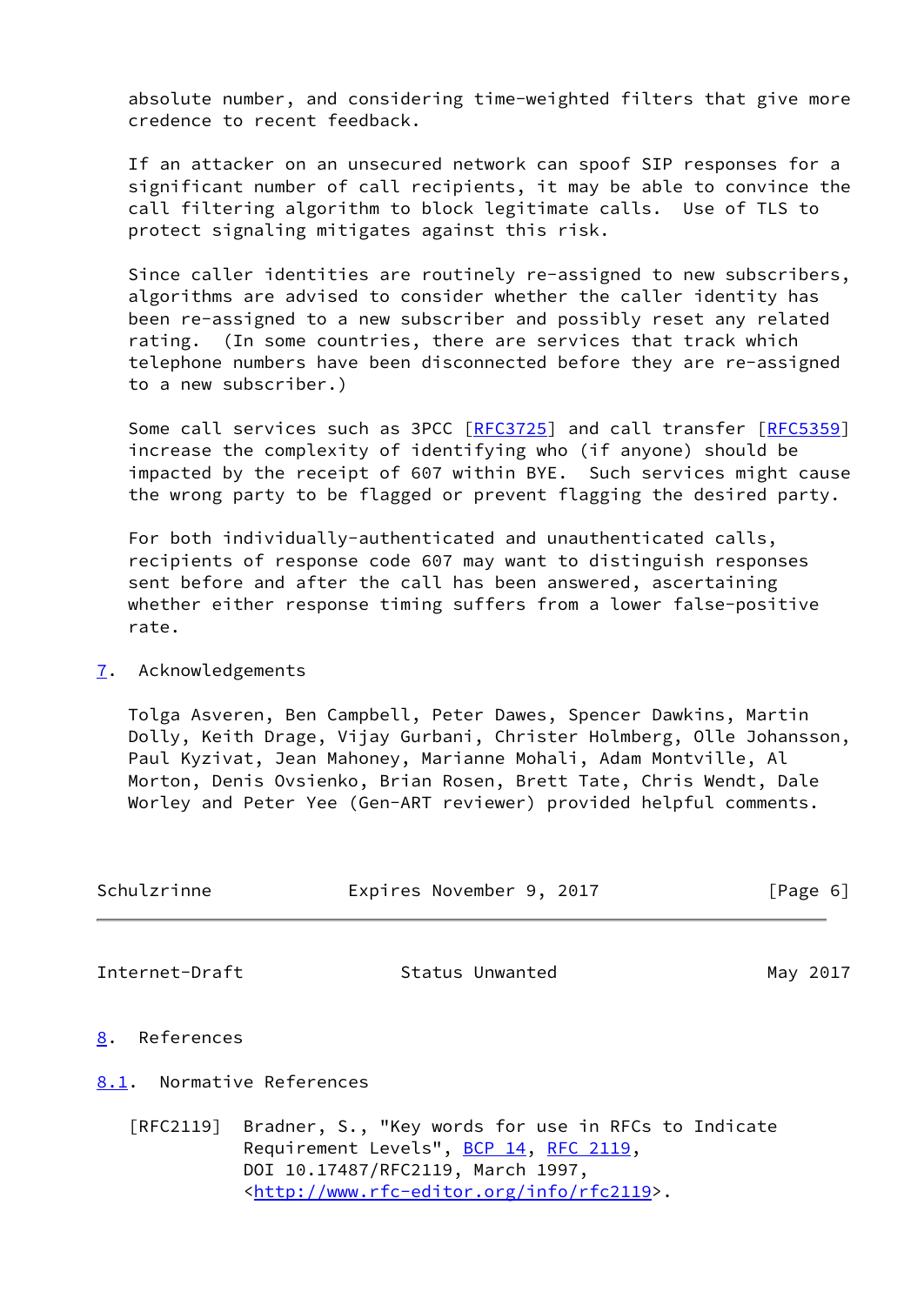- [RFC3261] Rosenberg, J., Schulzrinne, H., Camarillo, G., Johnston, A., Peterson, J., Sparks, R., Handley, M., and E. Schooler, "SIP: Session Initiation Protocol", [RFC 3261](https://datatracker.ietf.org/doc/pdf/rfc3261), DOI 10.17487/RFC3261, June 2002, <<http://www.rfc-editor.org/info/rfc3261>>.
- [RFC3326] Schulzrinne, H., Oran, D., and G. Camarillo, "The Reason Header Field for the Session Initiation Protocol (SIP)", [RFC 3326,](https://datatracker.ietf.org/doc/pdf/rfc3326) DOI 10.17487/RFC3326, December 2002, <<http://www.rfc-editor.org/info/rfc3326>>.
- [RFC6809] Holmberg, C., Sedlacek, I., and H. Kaplan, "Mechanism to Indicate Support of Features and Capabilities in the Session Initiation Protocol (SIP)", [RFC 6809,](https://datatracker.ietf.org/doc/pdf/rfc6809) DOI 10.17487/RFC6809, November 2012, <<http://www.rfc-editor.org/info/rfc6809>>.
- <span id="page-7-2"></span><span id="page-7-0"></span>[8.2](#page-7-0). Informative References
	- [I-D.ietf-stir-rfc4474bis]

 Peterson, J., Jennings, C., Rescorla, E., and C. Wendt, "Authenticated Identity Management in the Session Initiation Protocol (SIP)", [draft-ietf-stir-rfc4474bis-16](https://datatracker.ietf.org/doc/pdf/draft-ietf-stir-rfc4474bis-16) (work in progress), February 2017.

- [RFC3323] Peterson, J., "A Privacy Mechanism for the Session Initiation Protocol (SIP)", [RFC 3323,](https://datatracker.ietf.org/doc/pdf/rfc3323) DOI 10.17487/RFC3323, November 2002, <<http://www.rfc-editor.org/info/rfc3323>>.
- [RFC3725] Rosenberg, J., Peterson, J., Schulzrinne, H., and G. Camarillo, "Best Current Practices for Third Party Call Control (3pcc) in the Session Initiation Protocol (SIP)", [BCP 85](https://datatracker.ietf.org/doc/pdf/bcp85), [RFC 3725,](https://datatracker.ietf.org/doc/pdf/rfc3725) DOI 10.17487/RFC3725, April 2004, <<http://www.rfc-editor.org/info/rfc3725>>.
- [RFC3966] Schulzrinne, H., "The tel URI for Telephone Numbers", [RFC 3966,](https://datatracker.ietf.org/doc/pdf/rfc3966) DOI 10.17487/RFC3966, December 2004, <<http://www.rfc-editor.org/info/rfc3966>>.

| Schulzrinne | Expires November 9, 2017 |  | [Page 7] |
|-------------|--------------------------|--|----------|
|             |                          |  |          |

<span id="page-7-1"></span>Internet-Draft **Status Unwanted** May 2017

[RFC5039] Rosenberg, J. and C. Jennings, "The Session Initiation